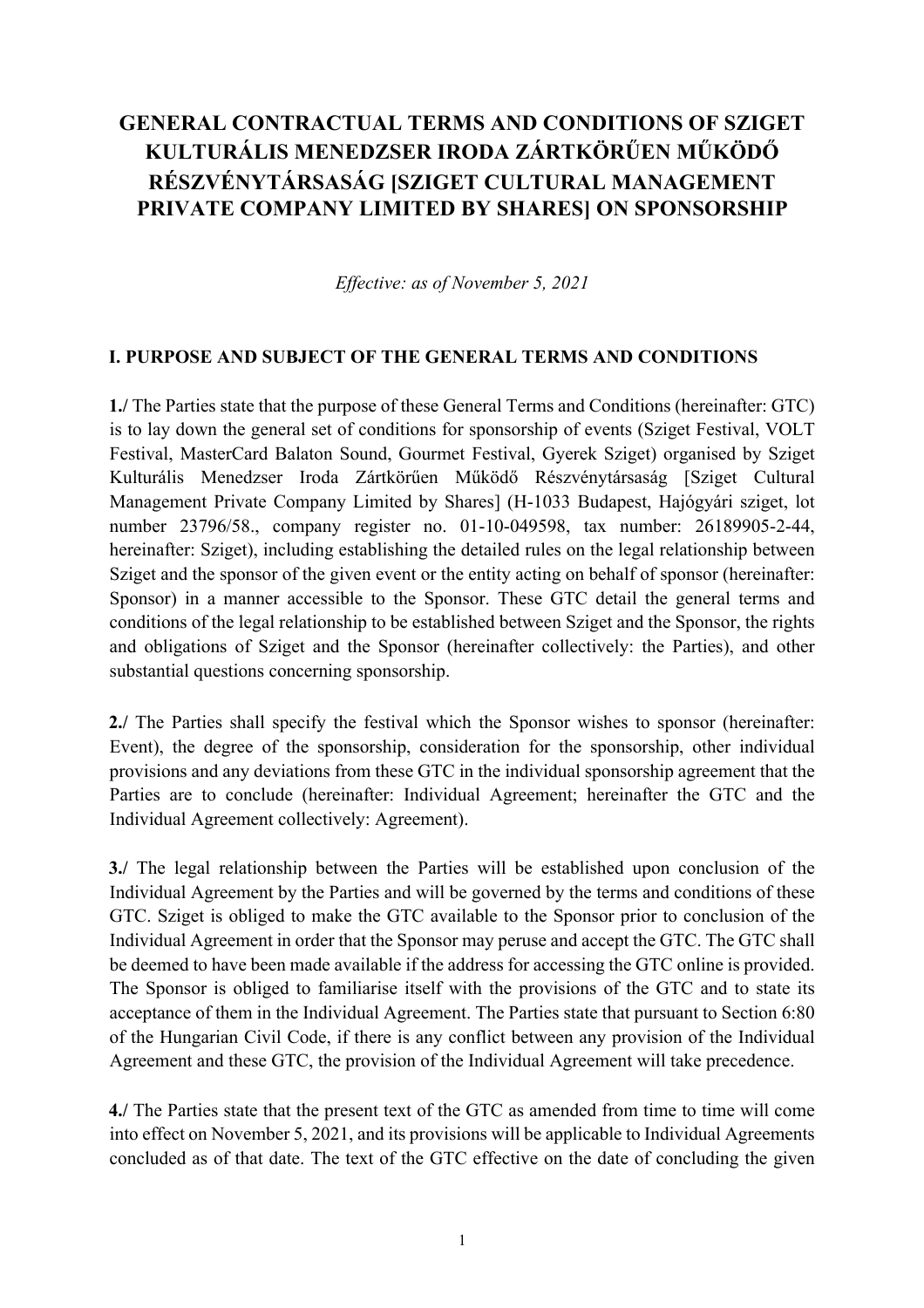Individual Agreement will remain applicable to Individual Agreements concluded prior to November 5, 2021, if performance has not been completed by November 5, 2021.

# **II. SZIGET'S FUNDAMENTAL RIGHTS AND OBLIGATIONS**

**1./** Sziget undertakes to organise and run the Event. Sziget shall ensure that the Event is held in a circumspect manner, with application of due safety measures. Sziget expressly reserves the right to modify the concept and programme (nature of the Event, quality and/or structure of the programmes), providing that the overall level and general perception of the Event is not influenced and also that the interests of the Sponsor are not significantly and verifiably infringed. Sziget reserves the right to modify, transform and further develop the Event and the services and products offered at the Event as necessary from time to time. The Sponsor is not entitled to make any claim against Sziget in regard to such modifications, transformations or further developments.

**2./** Sziget undertakes to provide the Sponsor and/or the brands specified in the Individual Agreement with the possibility to appear, to the degree and in the form specified in the Individual Agreement, at the site of the Event and on the related online and offline advertising materials (in particular on digital and social media, posters, billboards, press, TV and radio commercials, and flyers).

**3./** Sziget undertakes to provide the possibility for hostess promotions and other promotions at the site of the Event to the degree and in the form specified in the Individual Agreement.

**4./** The Parties state that in the absence of an express provision to the contrary in the Individual Agreement, the Sponsor has no right to set up its own promotional venue (hereinafter: Venue). If the Individual Agreement allows for a Venue to be set up, Sziget shall provide such a possibility to the degree and in the form specified in the Individual Agreement.

**5./** Unless the Individual Agreement states otherwise, these GTC do not entitle the Sponsor to use the trademarks, product markings, logos or any property of Sziget that is subject to any other form of industrial property right.

**6./** The Parties state and the Sponsor acknowledges that it is possible that hospitality units will be located within the borders of the Event that do not constitute part of the Event but can be directly accessed by guests from the site of the Event. Since Sziget is not in a contractual relationship with such units, Sziget does not bear any liability as to what products such units sell and whether or not they comply with the commercial conditions generally prescribed by Sziget.

**7./** Sziget is entitled to make use of subcontractors and cooperators at the Event even without the permission of the Sponsor.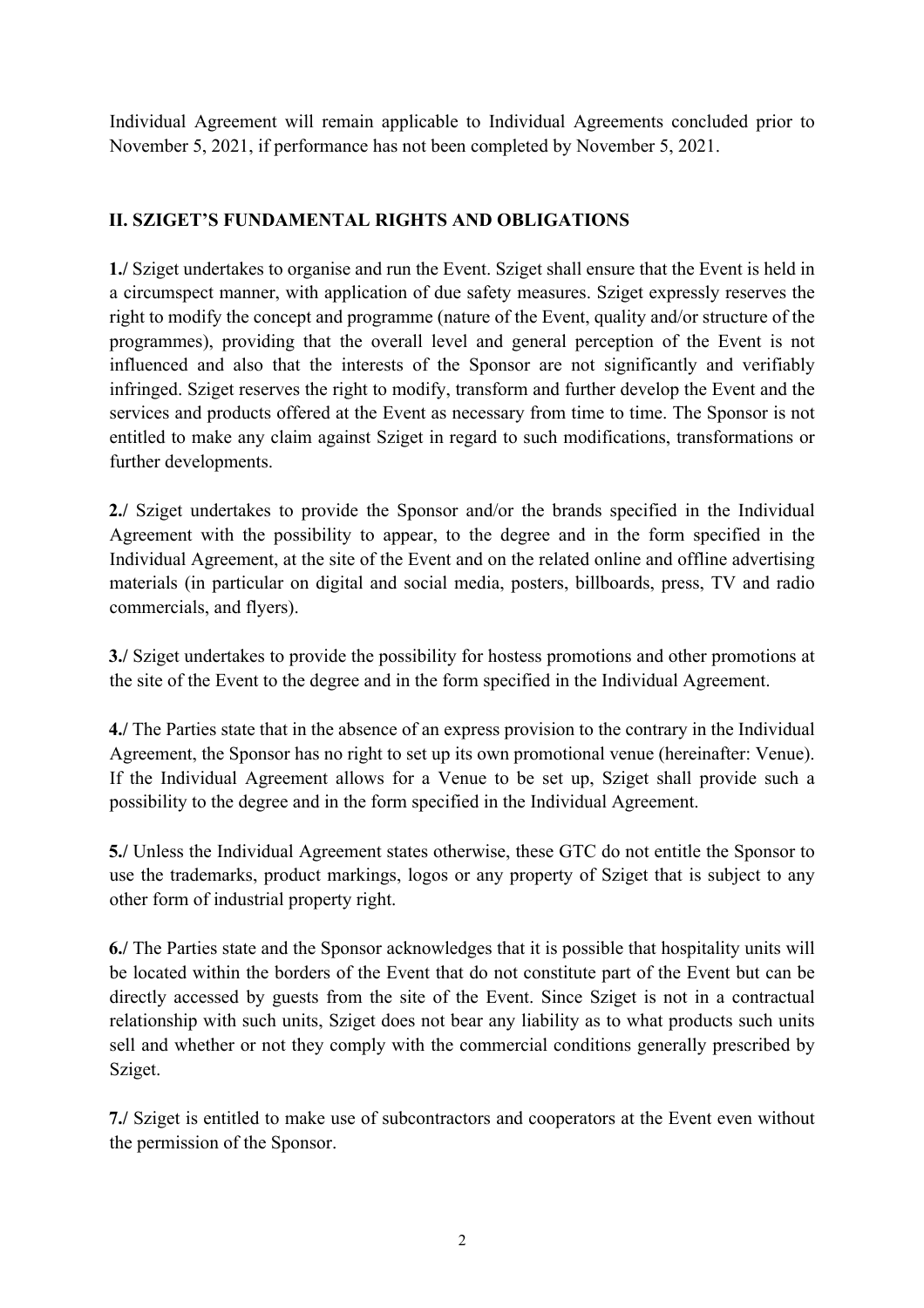**8./** If an obligation to make advertising tax filings and payments occur in connection with the Sponsor's appearance at the Events under Act XXII of 2014 on advertising tax, then Sziget undertakes to comply with its tax obligations in a timely manner.

#### **III. THE SPONSOR'S FUNDAMENTAL RIGHTS AND OBLIGATIONS**

## **1./ Fee payment**

The Sponsor is obliged to pay the sponsorship fee and other fees agreed in advance and invoiced by Sziget (including but not limited to the fees for ticket purchases and technical services) against an invoice issued by Sziget pursuant to this agreement, by the deadline specified in the Individual Agreement.

# **2./ Advertising**

2.1. The Sponsor is obliged to produce and provide at its own cost the advertising materials, equipment, data and information (including but not limited to logos, graphic designs, information concerning consultations), in impeccable quality by the deadline specified by Sziget. Sziget is obliged to give the Sponsor at least 3 (three) business days for each provision of information. In special cases, with due justification, Sziget is entitled to set a shorter deadline in writing (by email), in which event the given shorter deadline shall be applicable. Sziget shall not bear any liability for damage resulting for failure to meet the deadline. The Sponsor undertakes to deliver the advertising materials to be displayed at the Event to the site related to the Event designated by Sziget. The Sponsor guarantees that the advertising materials to be displayed, equipment, data and information are lawful and that it is licensed to use them.

2.2. The Sponsor warrants that the advertising and other communications materials provided to Sziget pursuant to the Agreement do not infringe the rights and rightful interests of any third parties (including trademark rights, other industrial property rights, personality rights, data protection rights and rights of the deceased), and no third party has any right that hinders their public communication, publication or appearance, and in particular that no third party has copyright or related legal rights to such materials. The Sponsor further warrants that the advertising and other communications materials provided comply with Hungarian law, including but not limited to the provisions of Act CIV of 2010 on the fundamental rules of press freedom and media content, Act CLXXXV of 2010 on media services and mass communications, Act XLVIII of 2008 on the fundamental conditions of commercial advertising and certain restrictions, Act XLVII of 2008 on the prohibition of unfair businessto-consumer commercial practices, Act LVII of 1996 on the prohibition of unfair market conduct and of restriction of competition and Act XCVI of 2001 on the Hungarian-language publication of commercial advertisements, shop signs and certain public-interest announcements, and do not violate any of the prohibitions and restrictions set out therein. In the event that the warranty set out in this section is breached, the Sponsor bears full liability to compensate Sziget if an authority imposes a penalty on Sziget or a third party makes a claim for compensation or any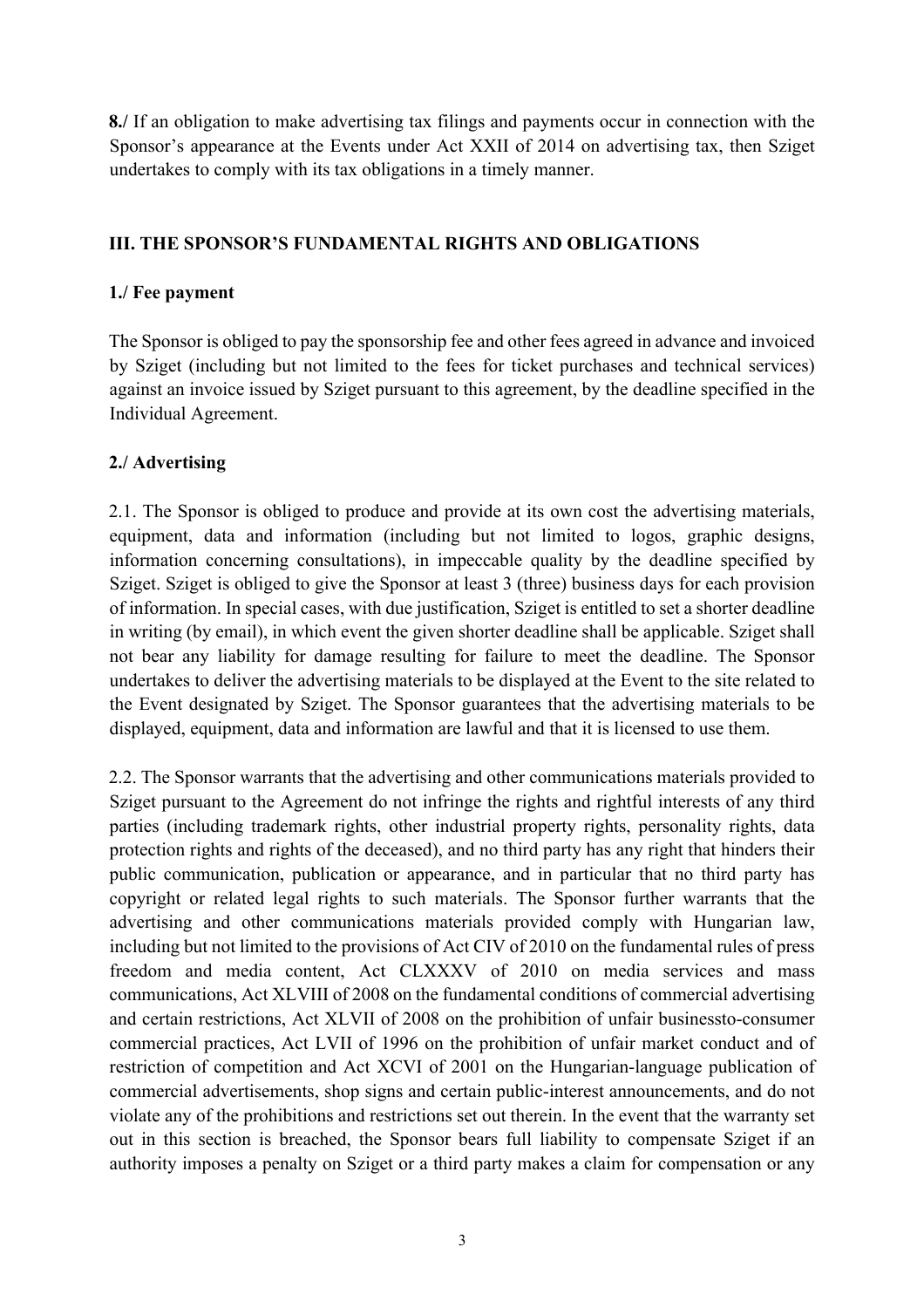other claim against Sziget related to the breach of the warranty declaration; the Sponsor is obliged to hold Sziget fully harmless with regard to such claims and/or penalties on first demand.

2.3. The Sponsor acknowledges that it may not publish any advertisement that is in violation of the law or the norms of the Hungarian Code of Advertising Ethics. Sziget is not obliged to approve the ordering of advertisements that in Sziget's unilateral view (a) are not in line with the image and spirit of the publication containing the given advertising space; (b) that directly or indirectly infringe Sziget's advertising market interests and/or business interests; and/or (c) cannot be implemented for technical reasons or reasons of space, even if Sziget has previously confirmed them.

2.4. The Sponsor undertakes to agree its creative materials and media plans for the Event with Sziget. The Sponsor is obliged to present, or provide a sample of, all designs for marketing and/or communications materials that it has produced and that are issued pursuant to this agreement no later than 15 (fifteen) days prior to the submission of such marketing and/or communications materials. If within the following 3 (three) business days, Sziget recommends modification of the given material or expressly does not approve it, the Sponsor is obliged to modify it in line with Sziget's comments or, if approval is not given, to replace the material with new material or to discard the material. Sziget's right to consultation includes but is not limited to ensuring lawfulness and protecting the good repute of Sziget and the Event.

Sziget is entitled to impose a penalty as specified in Section VI/7 if the Sponsor's communication materials

- a) appear and/or are published in the printed and/or electronic press/media without having been first presented to Sziget; or
- b) are only presented to Sziget at such a time that the right of consultation can no longer be exercised; or
- c) appear and/or are published in the printed and/or electronic press/media without the changes requested by Sziget having been made; or
- d) appear and/or are published in the printed and/or electronic press/media without the agreement of Sziget.

2.5. The Agreement solely applies to products sold by the Sponsor. The Sponsor undertakes to feature only those brands that are specified in the Individual Agreement on those of its advertisements that come under the scope of the Agreement and in respect of its on-site marketing presence at the Event. If the Sponsor features products that (a) have not been agreed in advance with Sziget; or (b) represent competition to any of Sziget's partners, Sziget is entitled to remove the product that has not been agreed or its branding from the site of the Event; the Sponsor is obliged to fully cover any compensation claim made by a third party in this regard and to hold Sziget fully harmless in advance, on first demand.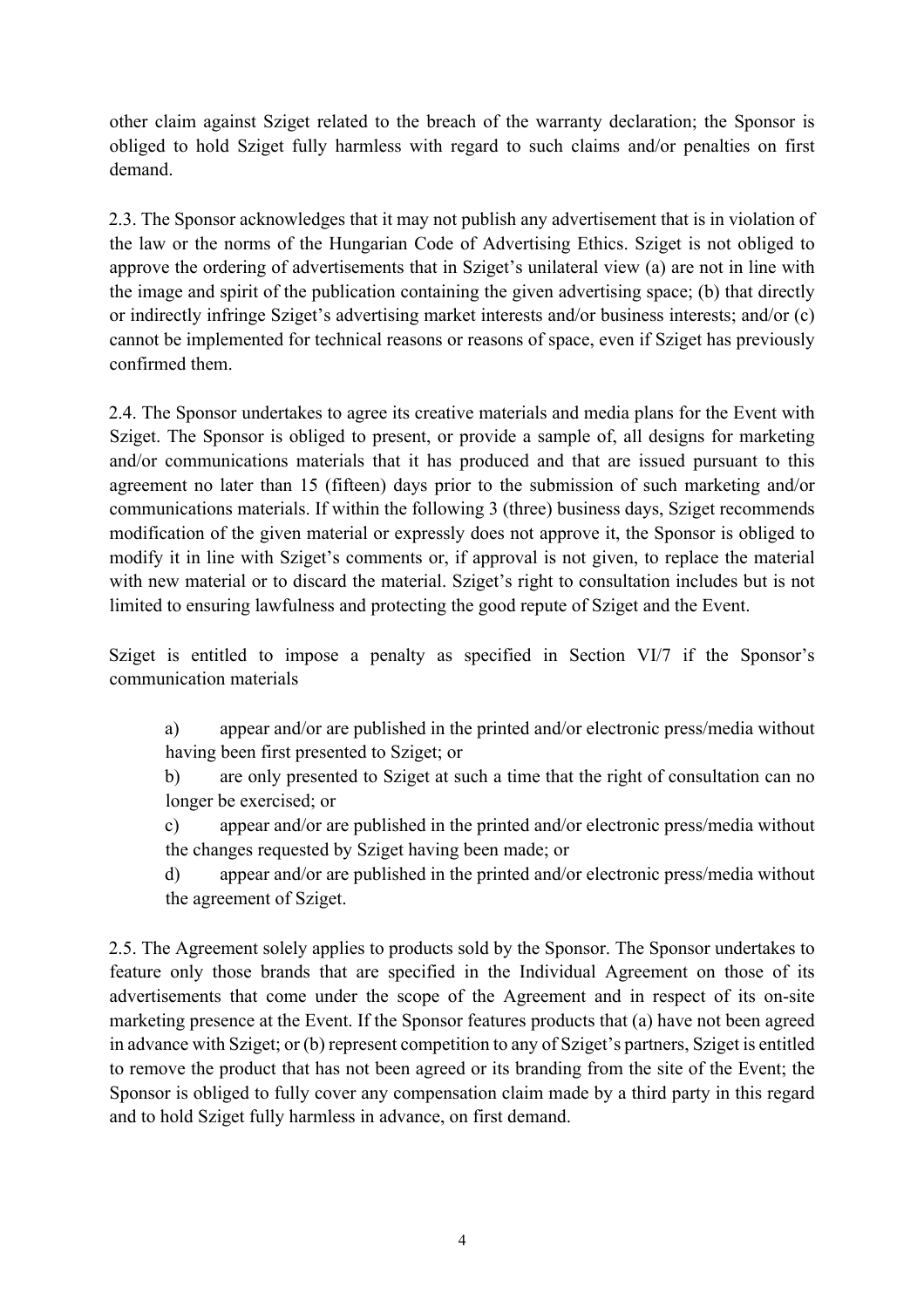#### **3./ Venue**

3.1. If the Sponsor is entitled pursuant to the Individual Agreement to set up a Venue (construct a building structure, create a promotional venue) at its own cost and liability in the form and to the degree set out therein, the Sponsor is obliged to present the related rendering and concept to Sziget by the deadline set out in Sziget's written briefing given in advance. The Sponsor acknowledges that Sziget will only approve any design that does not conflict with any statutory ban, does not jeopardise the good name of the Event, does not hinder Sziget or any other cooperator (natural or legal person, constructor, operator, supplier or subcontractor in a work relationship, services relationship or other legal relationship for performance of activities, hereinafter collectively: Cooperator) in their activities (e.g. by use of very high sound volume). The Sponsor acknowledges that Sziget has the right to approve of, require changes to and ultimately ban the construction of the superstructure based on the plans presented, should the Sponsor give due cause, including but not limited to in the following cases:

- a) the Venue does not comply with the relevant statutory provisions or technical requirements;
- b) in Sziget's view, the Venue infringes the rightful interests of Sziget, other sponsors and/or Cooperators;
- c) the Venue does not comply with the safety requirements and jeopardises the physical integrity of participants at the Event;
- d) in Sziget's view the Venue does not suit the image of the Event;
- e) the Venue is not built at the location and/or is not of the size agreed in advance with Sziget's representatives.

If any of the above cases arises following commencement of construction, Sziget is entitled to demolish the superstructure. The Sponsor must bear the costs of demolition and reconstruction.

3.2. The Sponsor expressly acknowledges and agrees that Sziget, as organiser, is entitled to determine and supervise the timing and schedule of the construction work taking place at the Venue. The Sponsor may only commence construction works following the official handover of the Venue. The Sponsor acknowledges that Sziget has the right to request changes in respect of the construction work or ultimately to ban such work, if made necessary by the conduct or failings of the Sponsor in Sziget's view (in particular if it differs from the design specifications, infringes the rightful interests of Sziget, other sponsors and/or the Cooperators, or does not comply with the relevant statutory, technical and safety requirements).

In the Annex of these GTC, Sziget has compiled to the Sponsor, with an informative aim, the construction and technical rules pertaining to the Venue. Sziget draws the Sponsor's attention to the fact that the information provided in the Annex was compiled by Sziget according to its best knowledge, but strictly as a guidance, in order to help the Sponsor's activity, therefore, it cannot be considered as an up-to-date and comprehensive list of the applicable rules. It is the Sponsor's own responsibility to comply with all construction and technical regulation set out in law and applicable standards, and to monitor their changes. The Sponsor is obliged to comply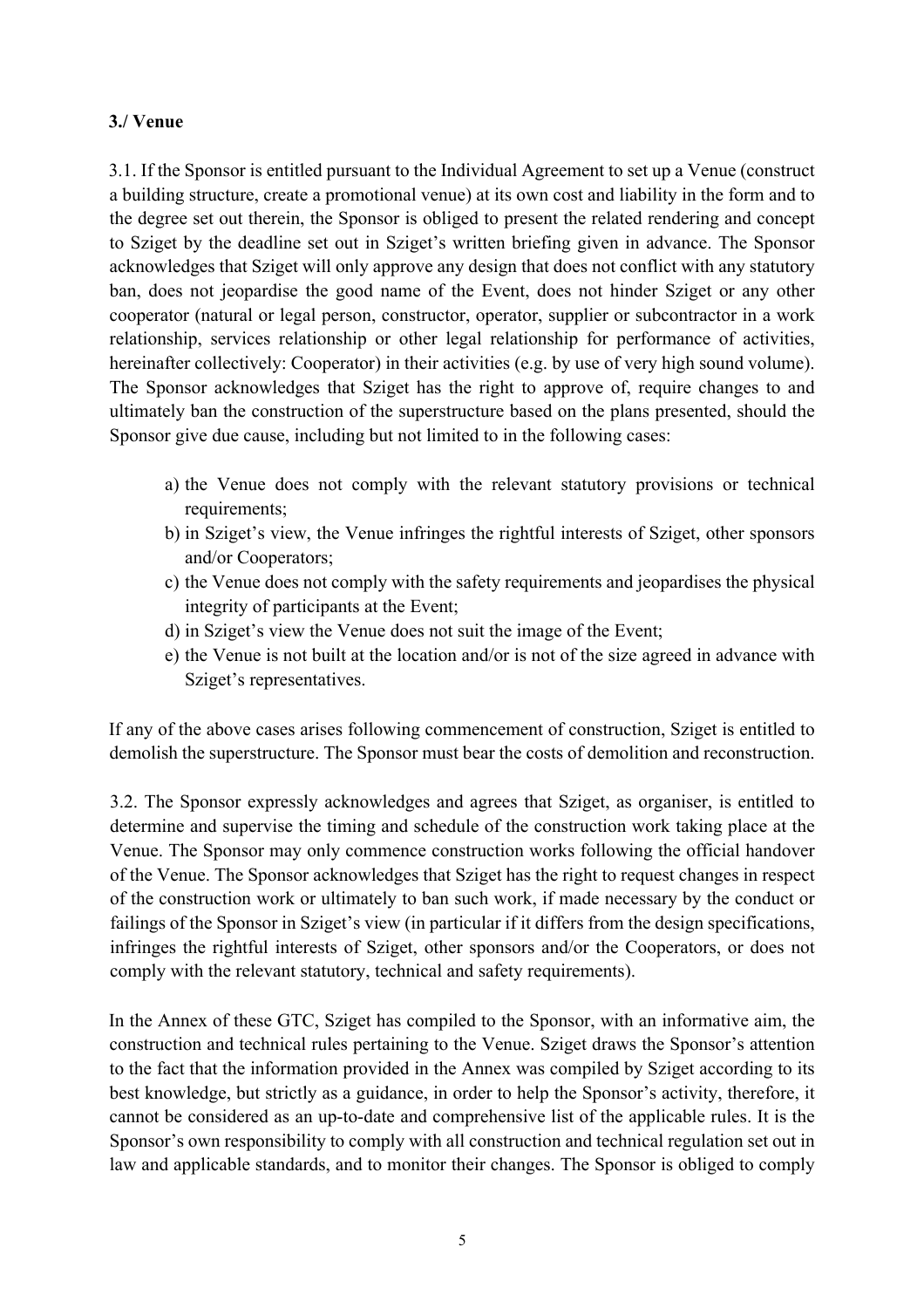with all applicable law and standard during its activities at the Venue. The Sponsor acknowledges the fact that during giving permission to the Event, authorities are entitled to define additional construction, technical, and other requirements, which must also be respected by the Sponsor. In such a case, Sziget makes all efforts to avoid or minimize additional expenses. The Sponsor shall also be obliged to comply with, at all time, the applicable regulations pertaining to the protection of cityscape.

In course of construction, maintenance and demolishing the Venue, Sponsor shall fully comply with the applicable laws, including but not limited to the environmental protection regulations. In an event of breach of this obligation, Sziget shall be entitled to the penalty determined in Section VI/7. Furthermore, in an event of a breach of such obligation, Sponsor shall be directly liable for the damages incurred by Sziget or any third party, any fine or other negative legal consequences imposed on Sziget.

3.3. The Sponsor shall bear all necessary costs for its on-site sales and promotion presence at the Event, including but not limited to all costs required for establishment of the material conditions for its presence at the Event. Such costs include the costs of setting up utilities at the site (water, electricity), and the costs of other services used by the Sponsor and related to the Sponsor's appearance at the site. Public utility fees payable for the Sponsor's consumption at the Venue are included in the flat rate fee set out in the separate technical order form.

3.4. The Sponsor may only use electricity, water, sewage, waste management, landline internet, and telephone services supplied by Sziget. Sziget is expressly entitled to make use of subcontractors in the provision of such services. The Sponsor undertakes only to establish wireless hotspots for guests subject to individual permission from Sziget, and only if this does not affect the network load to a significant degree. Following the Event, Sziget is entitled to invoice the fee for the services used, which the Sponsor or its designated subcontractor is obliged to transfer to Sziget's bank account within 30 (thirty) days of receipt. Sziget shall send a preliminary calculation prior to the Event on the costs of utilities and other services following the submission of requirements by the deadline specified in the technical policy or in Sziget's written briefing; the calculation shall become binding after approval by the Sponsor. The Sponsor acknowledges that if it does not submit its requirements (a) in writing by the designated deadline; or (b) Sziget does not receive the calculation approved by the Sponsor by the designated deadline, then Sziget is not obliged to provide the services requested; Sziget is only obliged to do so if Sziget has expressly provided confirmation thereof in writing.

3.5. Should the Sponsor be entitled to provide hospitality and/or merchandising services on the site of the Venue, the Sponsor undertakes to conclude an agreement with Sziget setting out the detailed rules of hospitality/sale, to which a third party designated by Sziget may also be signatory. Sziget agrees that the Sponsor may conclude a contract with the given third party pursuant to which the Sponsor may enforce its entitlements as set out in the Agreement without payment of separate consideration. The Sponsor acknowledges and undertakes that in the interest of precise measurement of turnover at the Venue it will register and record all consumption at the Event using the electronic cashless payment system in the manner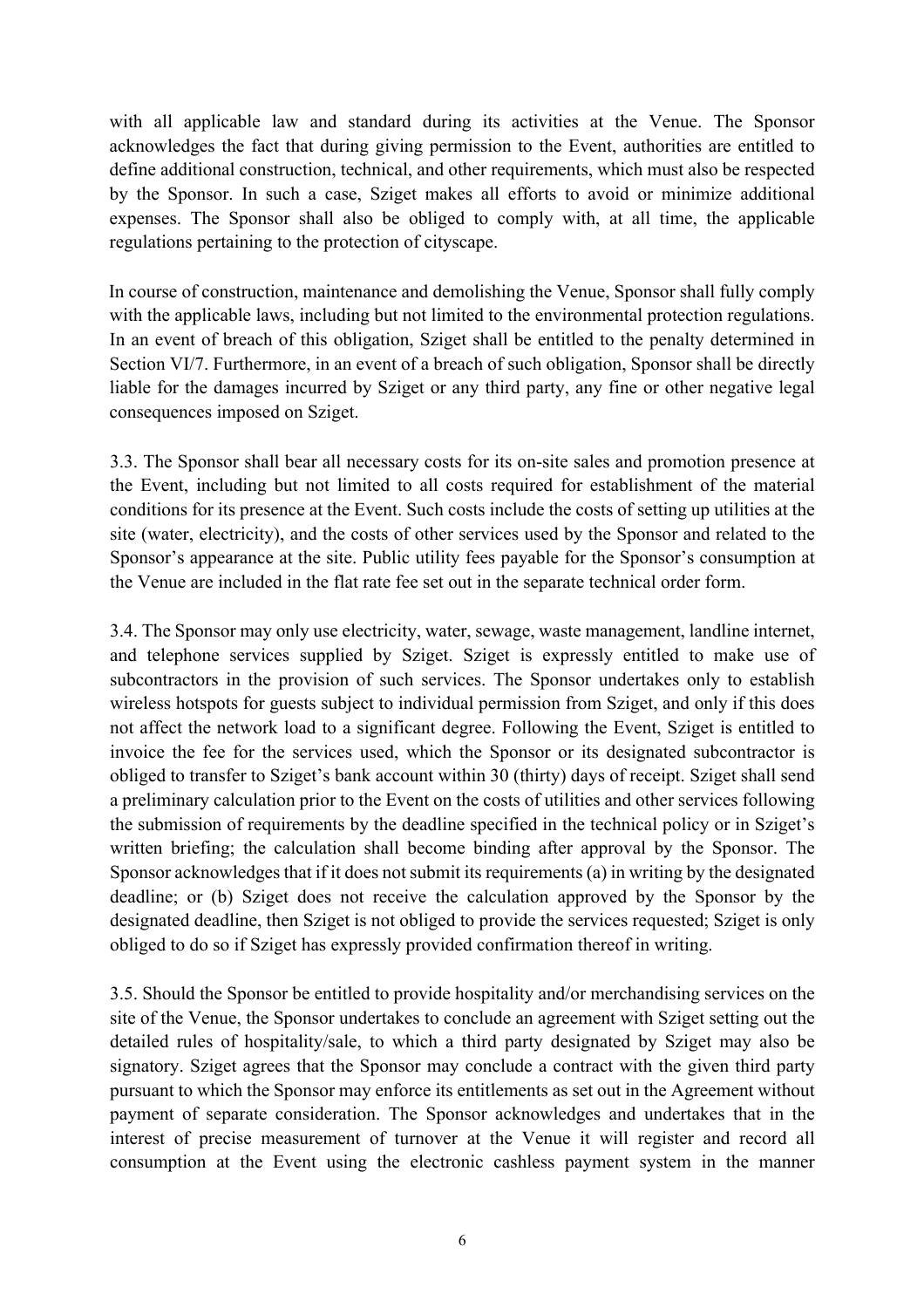designated by Sziget. Sziget is entitled to check the above at any time without restriction. Should the obligation referred to above be breached, Sziget is entitled to terminate the agreement concluded with the Sponsor concerning the hospitality service with immediate effect and to suspend the Sponsor's operation at the Venue or to close it for the duration of the Event. The Sponsor accepts hereby that Sziget shall be entitled to a share from the income the Sponsor receives from its hospitality and/or merchandising activity according to their separate agreement, furthermore that Sziget shall be entitled to withhold Sponsor's share from the income as long as the total sponsorship fee is paid by the Sponsor to Sziget. If these GTC and the Individual Agreement are in conflict with the separate agreement on hospitality/merchandising, then the provisions of these GTC and the Individual Agreement shall prevail.

## **4./ Entry ticket quota, drive-on permits**

4.1. The Sponsor is obliged to use any entry ticket quota provided to it properly, i.e. ensure that such tickets are only made available to those working for the Sponsor and to its partners and that they are not put on the market.

4.2. The Sponsor may apply for tickets, modify its request and take receipt of tickets within the quotas specified by Sziget in the manner and using the forms designated by Sziget or on the partner portal operated by Sziget. The Sponsor is only entitled to take receipt of the tickets provided following due performance.

4.3. The Sponsor acknowledges that it bears strict and direct liability to compensate Sziget for improper use of any tickets given to it, regardless of who takes receipt of the tickets on behalf of the Sponsor and to whom and using what system they are transferred. The Sponsor acknowledges that in the event of abuse of the tickets, Sziget is authorised to impose a penalty for each ticket concerned pursuant to Section VI/7. Since Sziget keeps a record of issued tickets using their serial number and barcode, Sziget recommends that the Sponsor keeps a record of tickets received using their serial number and barcode/QR code. Allocation of the tickets to given people and payment of any related public fees and charges is the obligation solely of the Sponsor. Sziget informs the Sponsor that it shall delete all ticket-related personal data 90 (ninety) days following the Event in order to comply with a legal obligation.

4.4. The Sponsor acknowledges that it may use the drive-on permits associated with the tickets according to the quotas of the associated authorisations, with particular regard to the drive-on time intervals. If the vehicle remains on the site beyond the permitted time, Sziget is authorised to confiscate the drive-on permit and to have the vehicle removed from the site of the Event at the cost of the Sponsor; the Sponsor may not make any claim for compensation with regard thereto.

#### **5./ Rules of conduct**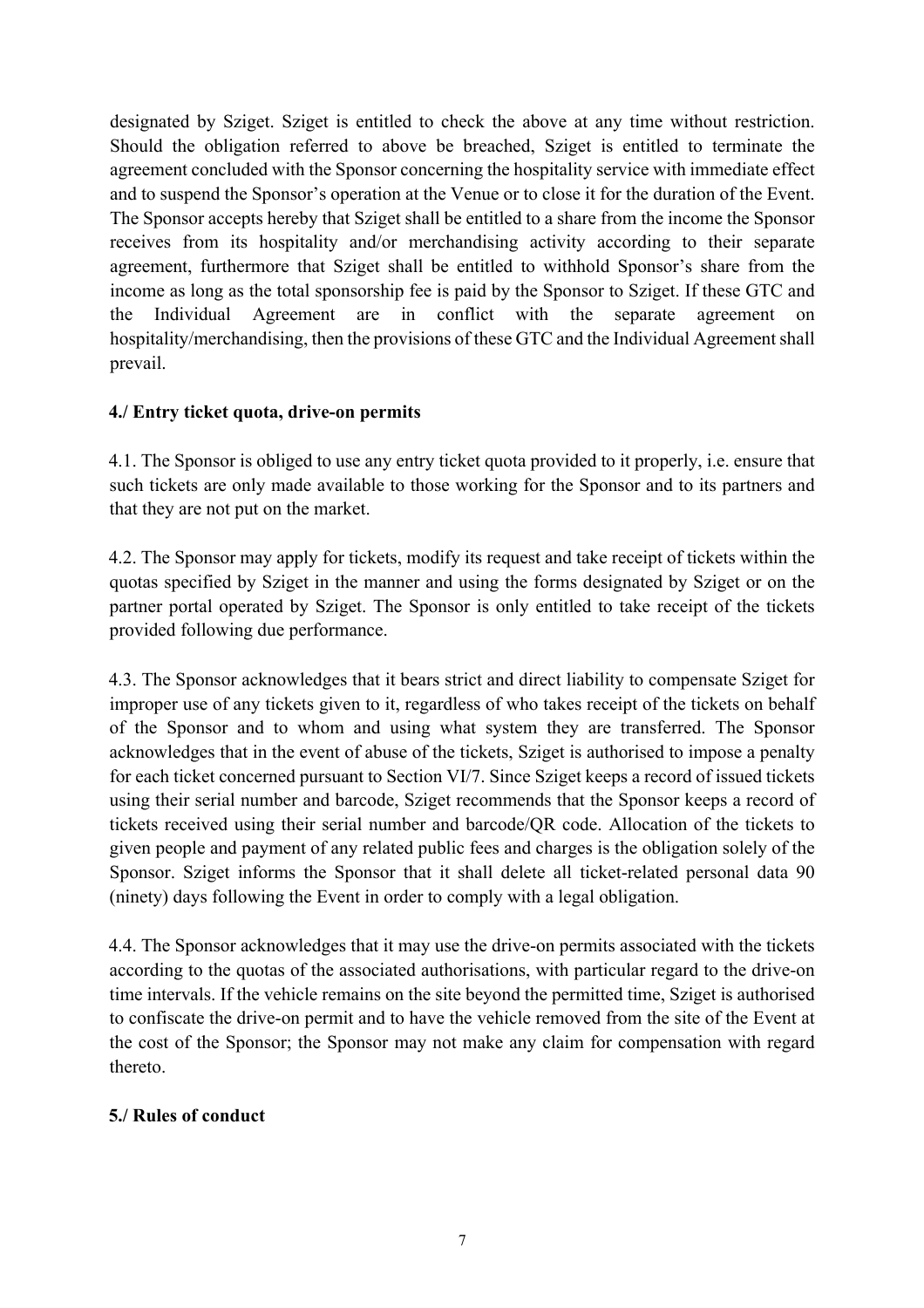5.1. Natural persons acting in the interest of the Sponsor and its Cooperators are obliged to comply with general norms, the relevant legal provisions, the provisions of Sziget's separate GTC concerning guests of the Events and the rules of the given Event (including the preparatory period and subsequent construction and demolition work) at the site of both the Event as a whole and the Venue. Natural persons acting in the interest of the Sponsor and its

Cooperators are obliged to refrain from all comments, communications and actions that may jeopardise or infringe the good name or interests of Sziget and/or the Event, the personality rights, lives, health and physical integrity of third persons. Natural persons acting in the interest of the Sponsor and its Cooperators have a particular duty to preserve the natural surroundings and to refrain from causing damage to such at the site of the Event.

5.2. In the interest of the safety of the Event, the Sponsor and its Cooperators are obliged to comply fully with the instructions of Sziget given in accordance with the Integrated Emergency Prevention and Security Plan. Violation of and failure to comply with such instructions will result in a ban from the Event and Sziget may claim compensation from the Sponsor. The Integrated Emergency Prevention and Security Plan is confidential, Sponsor shall not have access to that.

5.3. Sziget's suitably qualified and licenced employees and/or Cooperators will enforce the rules of conduct and safety at the site of the Event. The Sponsor and its Cooperators expressly undertake that natural persons acting in their interest will fully cooperate with such employees and Cooperators within the bounds of the law and will follow their instructions in the event of an emergency.

5.4. In the event of breach of the rules set out in this Section III/5, Sziget may impose a partial (for the given Event or certain Events) or full (for all Events organised by Sziget) ban on any member of the organisation of the Sponsor and/or Cooperator (until the end of the Event or for a longer period). Following the expiry of the ban, Sziget is entitled to tie the right to attend the Event to individual terms and conditions. The Sponsor and/or its Cooperators are also obliged to compensate Sziget for damage caused.

# **6./ Subcontractors**

6.1. The Sponsor is entitled to make use of subcontractors and cooperators at the event even without the permission of Sziget, with the proviso that the Sponsor is only entitled to make use of subcontractors and cooperators without a Hungarian tax number and a Hungarian representative that have employees working for them at the site of the Venue with the prior written approval of Sziget.

6.2. If the subcontractor designated by the Sponsor settles the technical and/or other invoices (e.g. for ticket purchases) issued by Sziget with a delay or fails to settle them despite repeated notice to do so, the Sponsor is not entitled to oblige Sziget to provide further services to the designated subcontractor, and Sziget is entitled to ban the subcontractor from entering the Event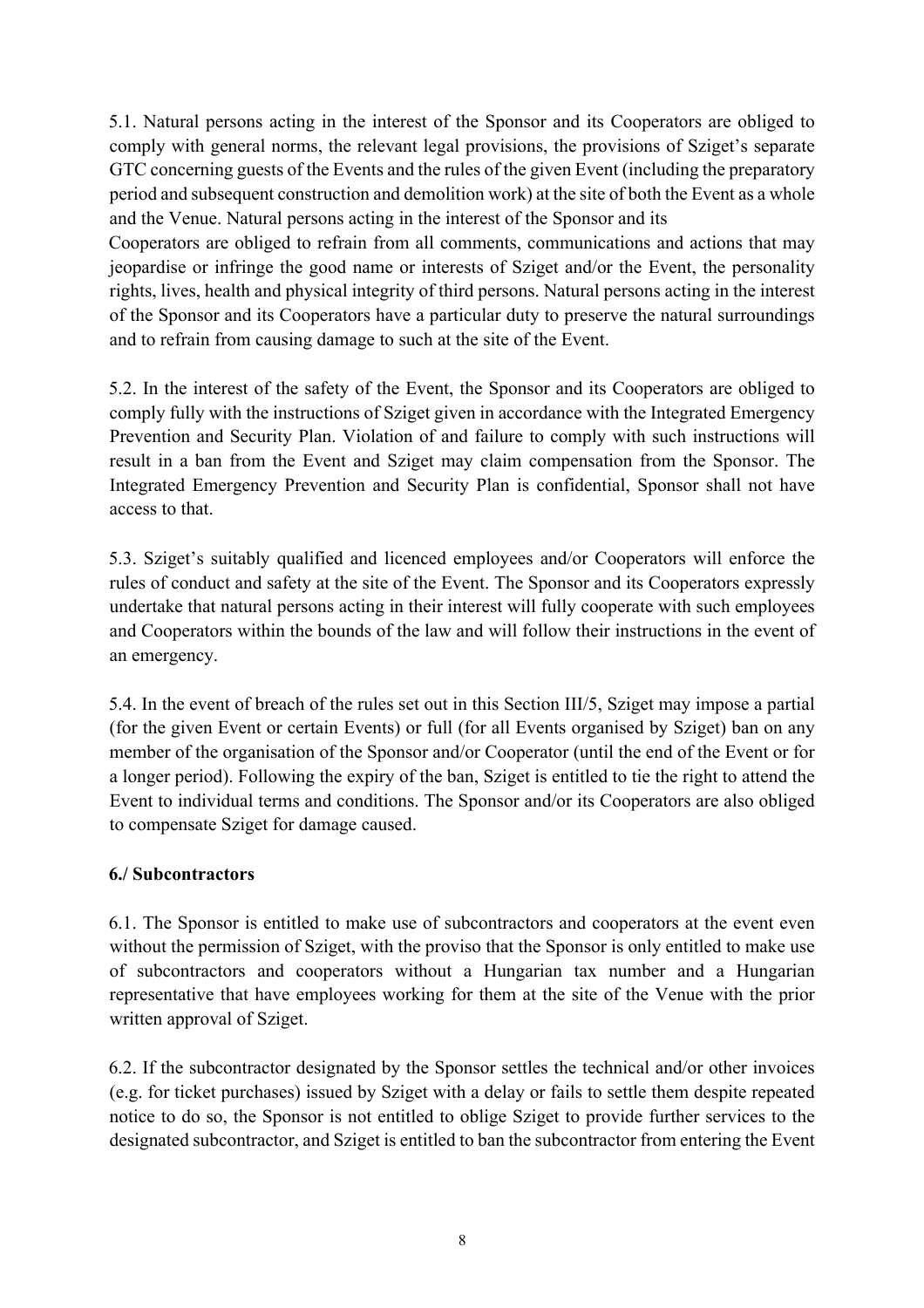(such a ban may include but is not limited to the construction period) until the given invoices have been settled.

#### **7./ Compliance with statutory provisions on labour**

The Sponsor warrants that it and its subcontractors and cooperators will comply with the authority provisions and statutory provisions applicable to the Event and activities performed at the Event, and that the employees, other persons and any subcontractors that it uses will fully comply with such provisions. The Sponsor warrants that it, its contractors and cooperators will comply with the necessary authority provisions, occupational safety provisions and fire safety provisions for the work performed, and will fully brief and train those natural persons actually performing the work and ensure that such persons fully comply with such provisions. The Sponsor bears liability for compliance with the above and for ensuring its subcontractors and cooperators comply with the above, and is obliged to hold Sziget fully harmless for all disadvantageous legal consequences resulting from any breach of statutory provisions or other provisions by the Sponsor, the subcontractors and cooperators of the Sponsor and natural persons performing work for such persons (including but not limited to fines, fees, costs, claims for compensation), and to compensate Sziget immediately on first demand for any material disadvantage that may already have occurred.

## **IV. PAYMENT TERMS AND CONDITIONS**

**1./** The Parties agree that the Sponsor is obliged to pay the sponsorship fee specified in the Individual Agreement against an invoice properly issued by Sziget within 30 (thirty) days of issue by bank transfer according to the schedule set out in the Individual Agreement. Sziget is entitled to use the sponsorship fee freely.

**2./** The Parties agree that the sum of the sponsorship fee is fixed and is independent of any possible changes to circumstances following conclusion of the Agreement (including but not limited to changes to the venue, the time, the programmes or the payment systems), providing such changes do not significantly influence the overall quality and general perception of the Event and also do not significantly and verifiably infringe the Sponsor's interests.

**3./** The Sponsor states and warrants that it has sufficient funds at its disposal to pay the sponsorship fee as specified in the Agreement.

**4./** If the Sponsor fails to transfer the due sum (sponsorship fee or other costs, including but not limited to utility costs, other technical costs and/or the costs of tickets), Sziget will send written notice to the Sponsor to settle the costs. If following the notice to pay, the Sponsor fails to settle the due sum within 15 (fifteen) days, the Sziget is entitled without separate notification to charge the Sponsor late-payment interest at the base rate of the central bank on the first day of the half of the year affected by the delay plus eight percentage points with respect to the whole period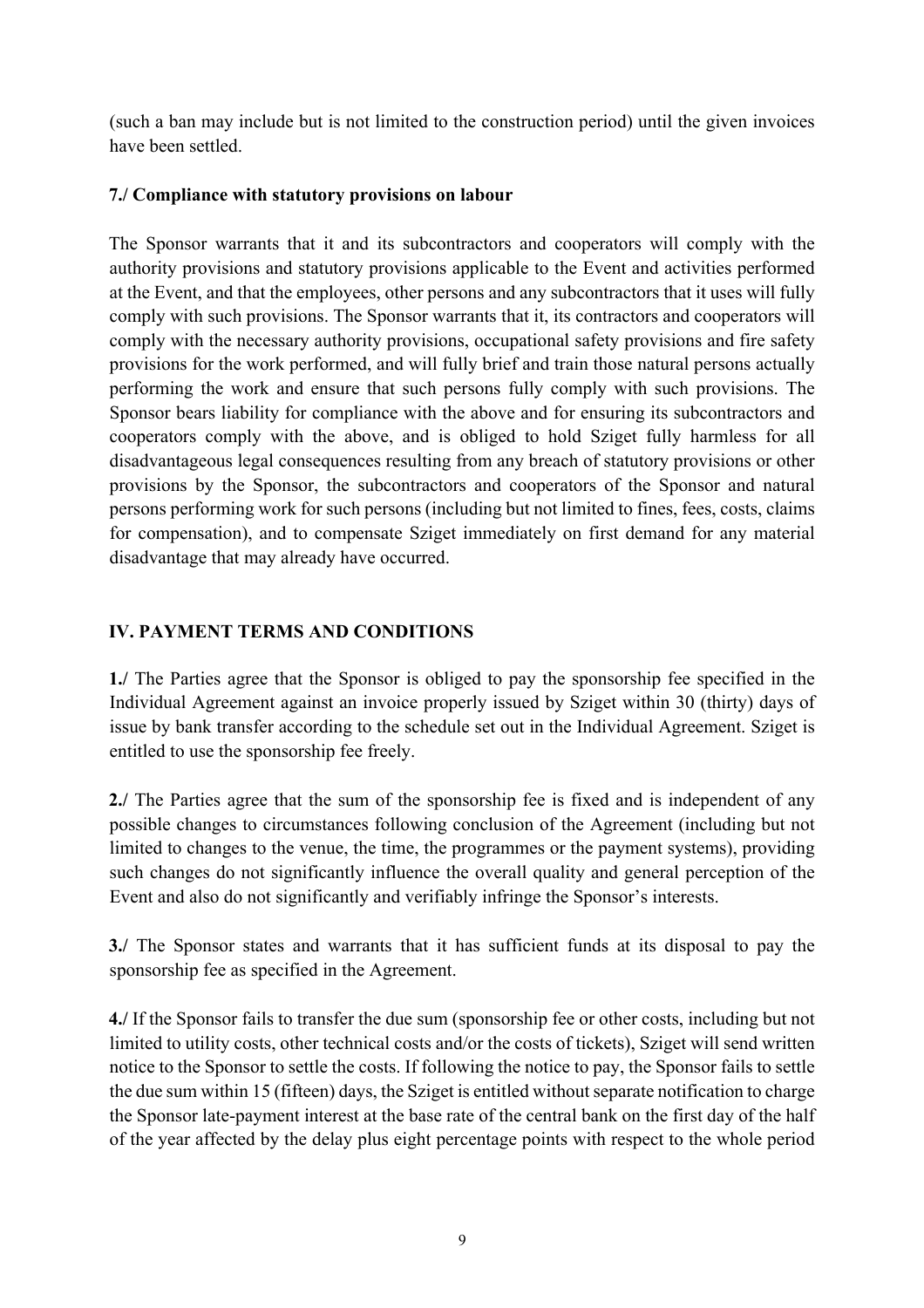of delay. The base rate of the central bank on the first day of the half of the year affected by the delay will be applicable to the whole period of the given half of the calendar year.

**5./** If the Sponsor requires an order number, PO number, work number or similar identifier for acceptance of the invoice, the Sponsor undertakes to provide such to Sziget within sufficient time for issue of the invoice. If the PO number/work number etc. referred to in this section does not arrive within the deadline, Sziget is entitled to impose the penalty specified in Section VI/7 on the Sponsor for each day of delay.

## **V. WITHDRAWAL, TERMINATION**

**1./** The Parties state that in the cases set out below the entitled Party's interest in performance of the Contract ceases, and the entitled Party may therefore withdraw from the Agreement by unilateral written statement in the below cases:

a) Sziget may withdraw from the Agreement with immediate effect if the Sponsor seriously breaches any section of the Agreement, with the proviso that if the breach of the Agreement can be remedied – bearing in mind the duration of the Event – Sziget must give the Sponsor written notice to remedy the breach of the Agreement forthwith and set a reasonable deadline for it to do so;

b) the Sponsor may withdraw from the Agreement with immediate effect if Sziget seriously breaches any section of the Agreement and as a result the right of the Sponsor to appear or to its good repute is severely infringed, with the proviso that if the breach of the Agreement can be remedied – bearing in mind the duration of the Event – the Sponsor must give Sziget written notice to remedy the breach of the

Agreement forthwith and set a reasonable deadline for it to do so;

c) either Party may withdraw from the Agreement with immediate effect if the other Party undergoes bankruptcy or voluntary winding-up proceedings or in the event of a final judgment ordering its liquidation;

d) Sziget may withdraw from the Agreement with immediate effect if the Sponsor is late in payment by more than 15 (fifteen) days;

e) the Sponsor may withdraw from the Agreement with immediate effect if the Event is not held, or it is held, but with a modification to the concept that significantly and verifiably infringes the Sponsor's interests;

f) Sziget may withdraw from the Agreement with immediate effect, if the Sponsor fails to comply with the Integrated Emergency Prevention and Security Plan or causes a fire incident or emergency by its conduct, or jeopardises the lives, health or physical integrity of participants at the Event;

g) Sziget may withdraw from the Agreement with immediate effect if the Sponsor breaches the provisions of the Individual Agreement or the GTC on at least three occasions.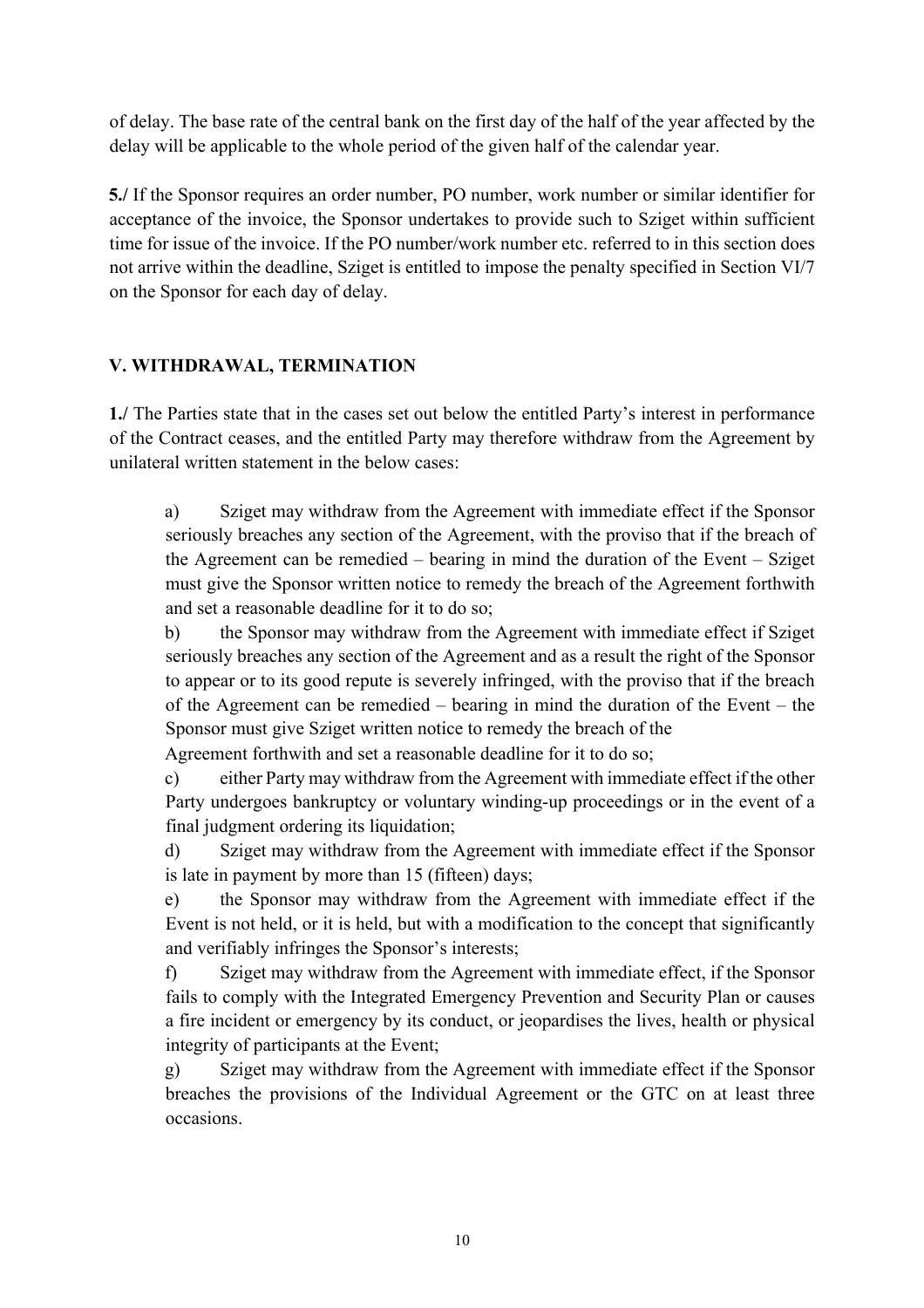The Partly entitled to withdraw from the Agreement must indicate the reason for withdrawing from the Agreement in order that their legal statement be valid. The Party entitled to withdraw may change from the designated reason for withdrawal to another reason.

**2./** Given that the services are performed at intervals and annually, in the event of an agreement with a term of several years, the right of withdrawal may only be exercised with respect to both the given year and the future together.

**3./** In the event of lawful exercise by Sziget of any of the rights of withdrawal listed above, fee instalments already paid are not repayable to the Sponsor and the Sponsor may not make any claim to such fee instalments. Sziget is also entitled to invoice the full sponsorship fee due for the remaining period.

**4./** In the event of lawful exercise by the Sponsor of any of the rights of withdrawal listed above, Sziget is obliged to repay within 30 (thirty) days the sponsorship fee paid by the Sponsor (in the case of an agreement with a term of several years, the sponsorship fee paid for the year affected by the withdrawal) less the flat rate equal to 10 (ten) percent of the sponsorship fee, which level is acknowledged by the Parties and expressly accepted as proportional.

**5./** In all cases where either Party has the right to withdraw from the Agreement pursuant to the Agreement, but such right cannot actually be exercised or can only be exercised with disproportionate difficulty owing to services already performed (in particular, if such withdrawal could only take place following the start of the Event), the Party entitled to withdraw from the Agreement may terminate the Agreement by unilateral written statement, with the restriction that the termination does not affect the obligation to settle accounts pursuant to the Agreement concerning services already performed, i.e. in such a case the Parties are obliged to settle accounts for services performed according to the contractual terms, and are not entitled to make compensation claims or withholding claims on the grounds of the termination in respect of services already contractually performed.

**6./** During the term of the Agreement the Parties may only terminate the Agreement unilaterally in the cases and in the manner detailed in the GTC.

# **VI. LIABILITY, PENALTIES**

**1./** Either Party is obliged to compensate the other Party for damage caused to the other Party by breach of this Agreement. The Party is exempt from liability if it can prove that the breach of the Agreement was caused by a circumstance beyond its scope of inspection that was not foreseeable at the time of concluding the agreement, and the Party could not have been expected to avoid the circumstance or avert the damage. Damage to the assets of the entitled Party and lack of pecuniary advantage as a result of the breach of the Agreement must be compensated to the degree that the entitled Party can prove that the damage, as a possible consequence of the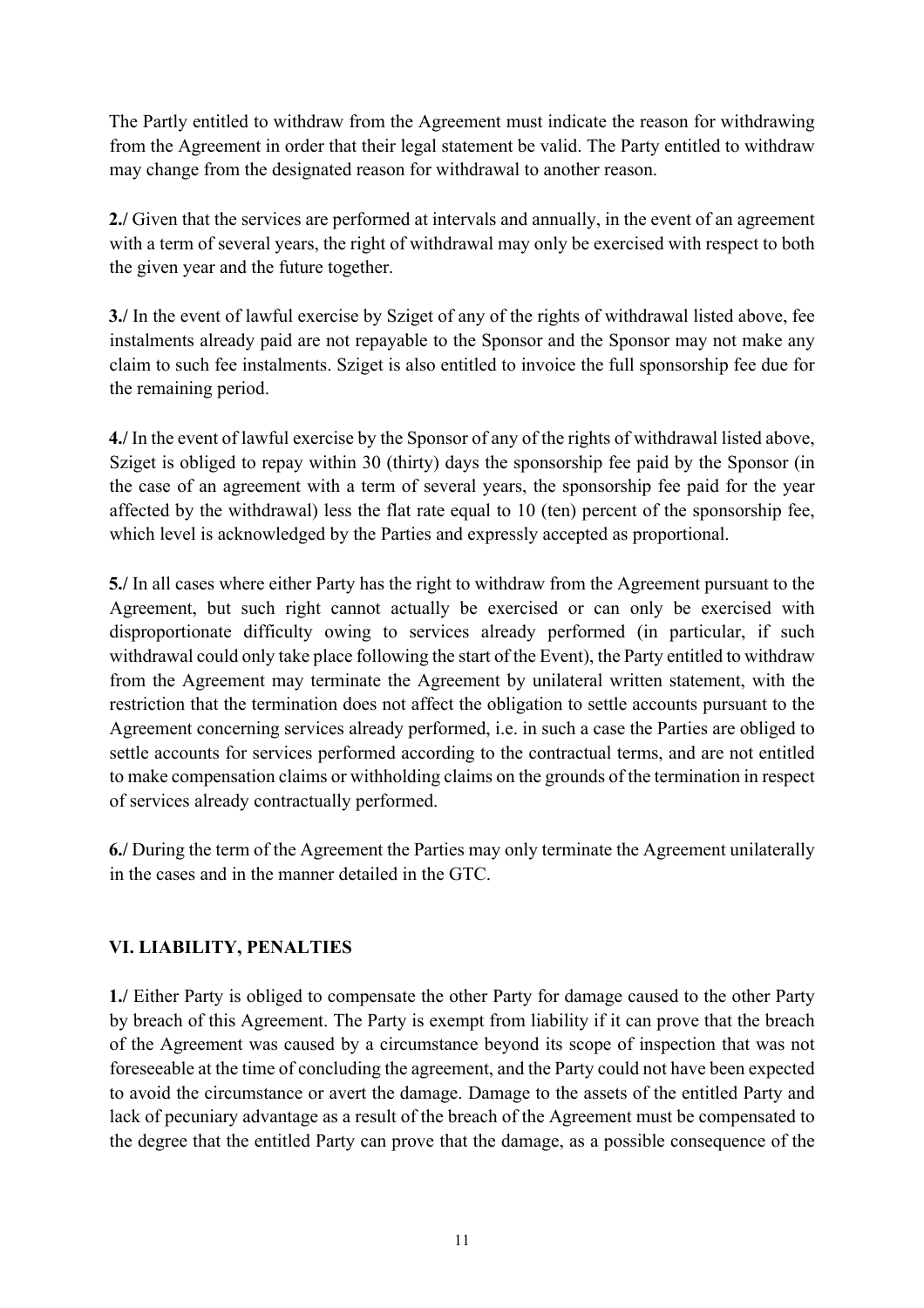breach of contract, was foreseeable at the time of concluding the Agreement; in the event of wilful breach of contract the full damage of the entitled Party must be compensated.

The Parties will be in breach of the Agreement if they fail to take measures or make statements that are necessary for the other Party to duly perform their obligations pursuant to the Agreement. The omission of any measure or declaration that is the obligation of either Party rules out the breach of any obligation by the other Party if performance of the other Party's obligation is hindered by the omission of the measure or statement.

**2./** Sziget, unless otherwise stipulated by law, is liable only for wilful breaches of the Agreement imputable to it that damage human life, physical integrity or health, in view of the fact that this was taken into account when specifying the consideration for the sponsorship in the Individual Agreement.

**3./** The Parties are liable for the conduct of their Cooperators as if they had acted themselves, with the proviso that if Sziget performs any of its obligations with the cooperation of a third party, Sziget does not bear material liability for assets provided by the Sponsor to the third party, and Sziget may transfer such liability fully to the third party.

**4./** A temporary electricity supply system operates at the Event, so Sziget does not bear liability for short power cuts during the operating period. Sziget shall not bear any liability for any damage resulting therefrom, but will try in every case to ensure that the problem is remedied within the shortest time possible.

**5./** The Sponsor acknowledges that if its does not comply with statutory provisions or Sziget's provisions (including but not limited to the GTC concerning guests of the Events, the rules of the Event, the rules concerning the operation, construction and demolition of the Venue, the instructions in accordance with the Integrated Emergency Prevention and Security Plan), and thereby causes damage, it is obliged to compensate such damage; should a third party make a damage claim against Sziget, the Sponsor is obliged to hold Sziget fully harmless without delay on first demand.

**6./** If as a result of war, rebellion, terrorist activity, strike or movement not constituting a strike, import or export embargo, accident, fire, blockade, flooding, natural disaster, severe storm, severe energy supply disruption, pandemic, serious traffic disruption/hindrance, authority provision or other unforeseeable and unavoidable obstacle that is beyond the control of the Sponsor and/or Sziget (hereinafter **force majeure**), either Party is unable to satisfy any of their contractual obligations, that Party shall not bear liability for any loss or damage that occurs as a consequence of such events. This force majeure provision shall be applicable accordingly to the given Event as a whole, and to particular programmes or services of the given Event.

**7./** The Parties state that the Sponsor must pay the following penalties in the below cases pursuant to these GTC. The penalties payable by the Sponsor are: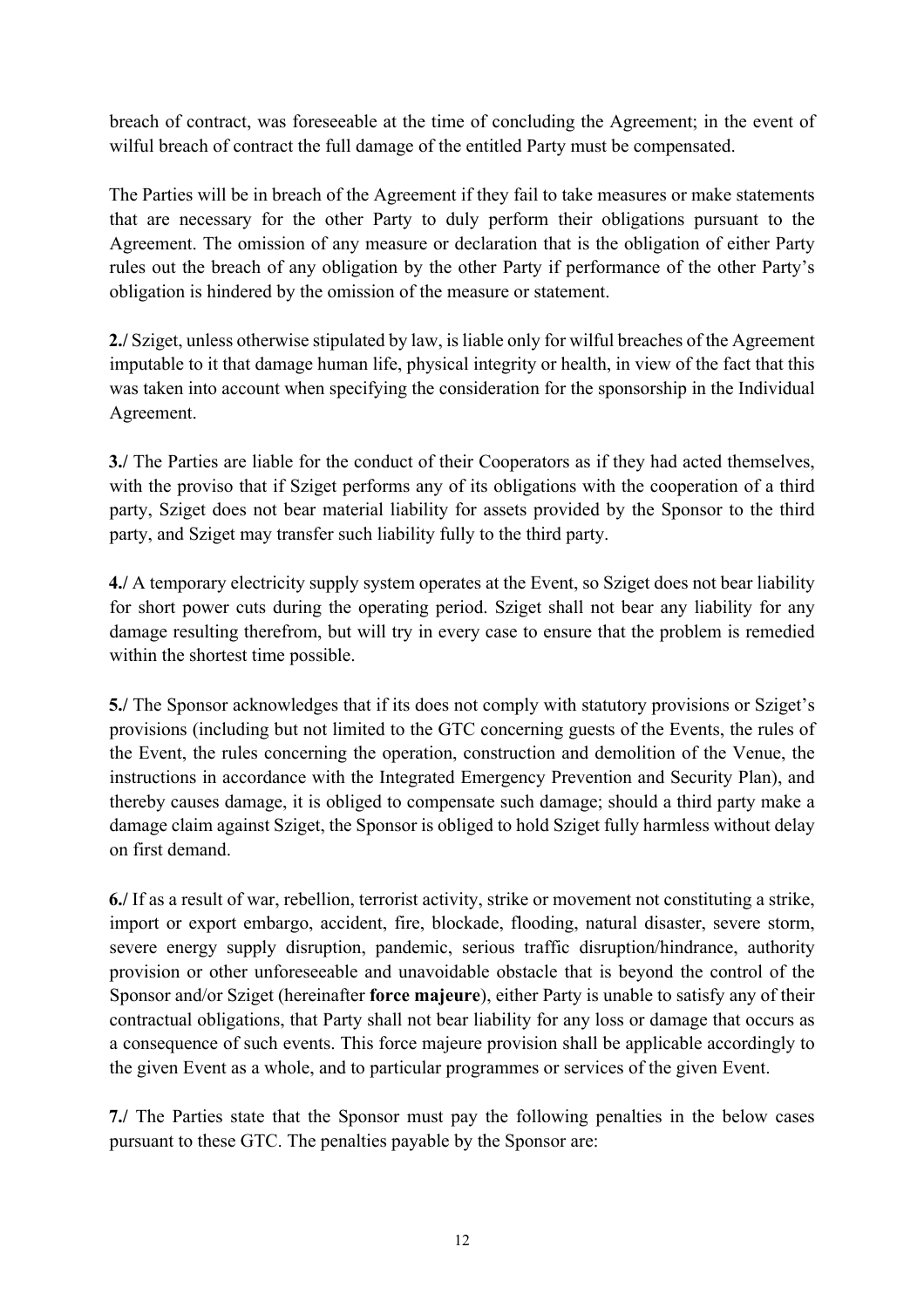a) HUF 500,000, that is five hundred thousand Hungarian forints, in the event of a breach as set out in Section III/2.2.;

b) in the event of breach of Section III 2.4, 2.5 percent of the net sponsorship fee for the given event (1.5 percent of the net list-price media value for the given event in the case of barter agreements) in cases a) and b) described in that Section, and 5 percent of the net sponsorship fee for the given event (3 percent of the net list-price media value for the given event in the case of barter agreements) in cases c) and d) described in that Section;

c) HUF 1,000,000, that is one million Hungarian forints, in the event of breach of Section III/3.2.:

d) three times the gross on-site ticket price for the Event for every ticket concerned in the event of a breach of Section III/4.3;

e) HUF 5,000, that is five thousand Hungarian forints, per calendar day in the event of a breach as set out in Section IV/5.

Where the penalty is specified as a percentage above, the basis for the penalty shall be the amount of the sponsorship fee (or the given annual sponsorship fee in the case of long-term agreements). Each penalty is applicable per breach of the Agreement, and imposition of the penalty shall not influence exercise of the right to withdraw from the Agreement. Sziget may make the above penalty claims regardless of whether damage resulted from the Sponsor's breach of the Agreement. In addition to the penalty, Sziget may claim damages exceeding the penalty and may claim compensation for damage caused by breach of the Agreement, even if it has not made its penalty claim. The Sponsor is exempt from payment of the penalty if it can prove that it is not to blame for the breach of the Agreement.

# **VII. FAILURE TO HOLD THE EVENT**

**1./** If the Event is not held owing to a force majeure situation, Sziget is obliged to repay the sponsorship fee less the flat rate amount equal to 20 (twenty) percent of the sponsorship fee to the Sponsor within 120 (one hundred and twenty) days (in the case of an agreement with a term of several years, only the sponsorship fee for the given year shall form the basis for application of this provision, less the value of advertising services performed in the given year), with the proviso that the Sponsor is not entitled to make any claim over and above that against Sziget.

If the sponsorship fee has not been paid until the announcement of not holding the Event, but the fulfillment of the agreement has been commenced in course of the organization of the Event (eg. the logo of Sponsor has been visualized in any form), Sponsor shall, within 30 (thirty) days after the announcement of not holding the Event, pay 5 (five) percent of the sponsorship fee as flat rate, which level is acknowledged by the Parties and expressly accepted as proportional. In an event of this, the Sponsor shall not be entitled to make any claim against Sziget.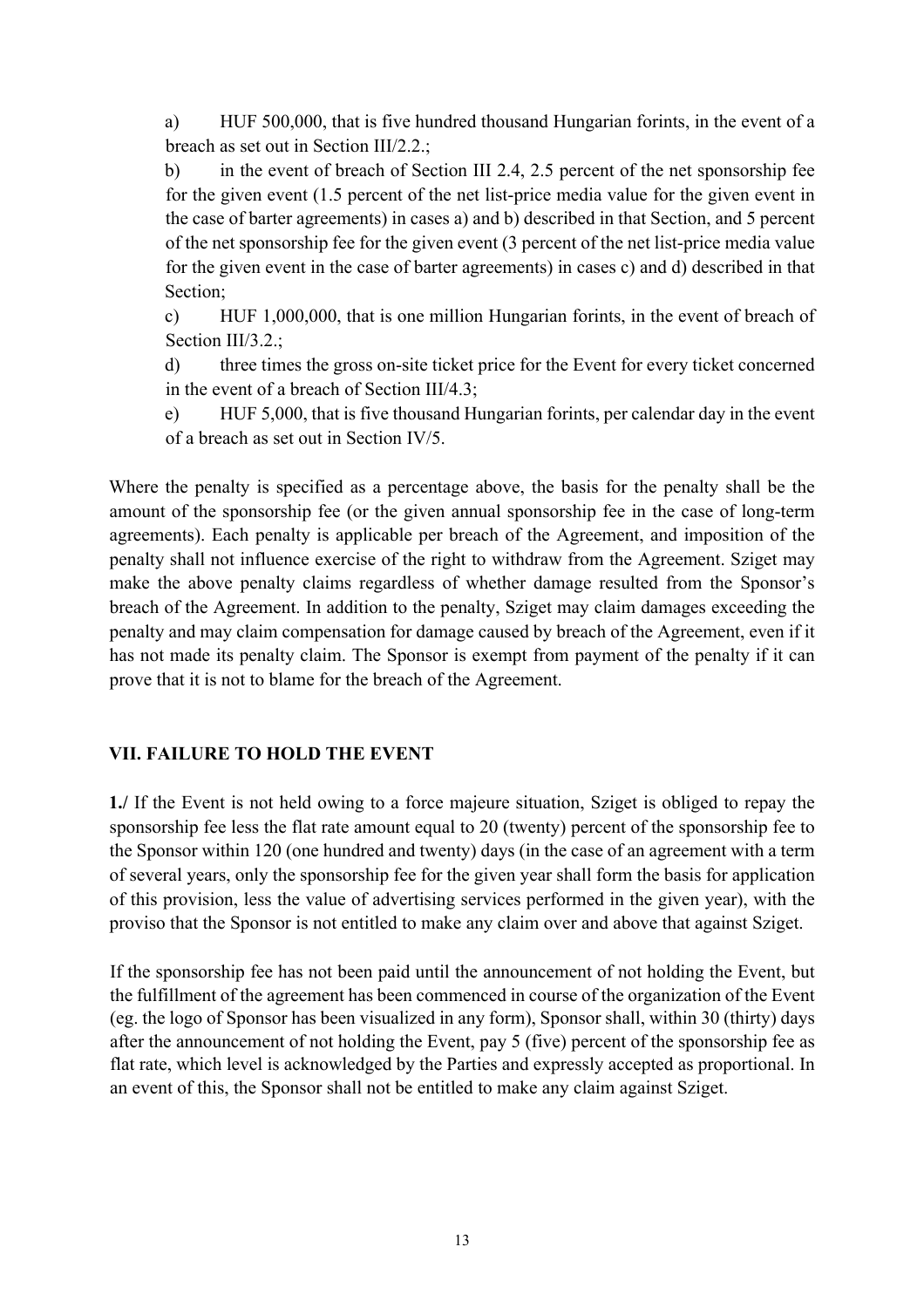The previous provisions shall apply also if the Event or part of that is not held by reason of a prohibition by law or an authority on the account of COVID-19 or the decision of Sziget with an eye to COVID-19.

**2./** If the Event is not held, but the reason is neither a force majeure situation, prohibition by law or an authority on the account of COVID-19 or the decision of Sziget with an eye to COVID-19 nor Sziget's wilful conduct, Sziget is obliged to repay the sponsorship fee paid by the Sponsor in full to the Sponsor as compensation within 120 (one hundred and twenty) days (in the case of an agreement with a term of several years, only the sponsorship fee for the given year shall form the basis for application of this provision), with the proviso that the Sponsor is not entitled to make any claim over and above that against Sziget. Sziget bears full liability to provide compensation in the event of willful breach of the Agreement.

# **VIII. CONFIDENTIALITY**

**1./** The Parties shall hold confidential any business secrets disclosed to them concerning the other Party during performance of the Agreement, and shall not disclose such information to any third party or make it public except with the prior written permission of the other Party.

**2./** A business secret is any fact, briefing, information, other data or compilation of these, particularly concerning technical, legal and business matters, related to the business activities of either Party that is not publicly known or not readily accessible to persons performing the given business activity which if obtained, used, disclosed to others or published by unauthorised persons would infringe or jeopardise the rightful financial, economic or market interests of the entitled Party, providing that the person entitled to and lawfully disposing of the business secret is not at fault with regard to protection of the business secret. Technical, economic or organisational know-how, experience or compilation of these recorded in such a way suitable for identification and representing pecuniary value shall enjoy the same protection as business secrets if it is gained, utilised, communicated with others or made public in a manner that breaches the principles of good faith and fairness.

**3./** The Parties shall bear full liability to compensate the other Party if they breach the confidentiality obligation. Further, each Party bears full liability to compensate the other Party if their employees, members, persons in any other legal relationship with them for the performance of work or activities, their contractors, Cooperators or agents under any other legal title breach the confidentiality obligation.

**4./** The confidentiality obligation to which the Parties are subject does not have any limitation in time.